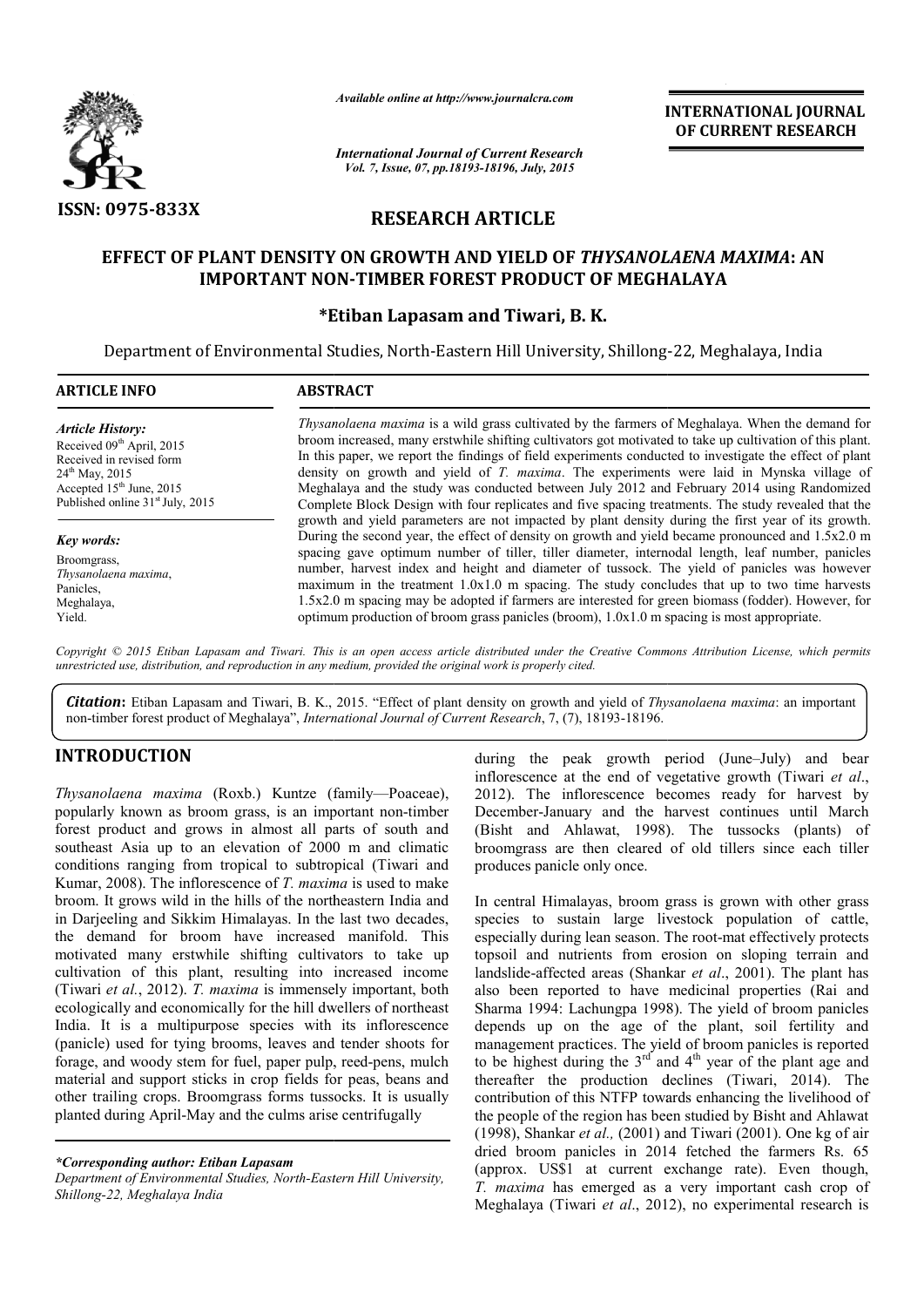available regarding the effect of plant density on growth and yield. This paper is an attempt to fill this gap in the knowledge about this important cash crop of South and South-East Asia

## MATERIALS AND METHODS

The experiment was laid out at Mynska village situated at 25<sup>0</sup>26'32.09'' N and 092<sup>0</sup>25'17.84'' E at 1158 m a.s.l. located in West Jaintia Hills District of Meghalaya with annual average rain fall of 310 cm and the average minimum and maximum temperature of 11  $^{\circ}$ C and 21.6  $^{\circ}$ C, respectively (Figure 1). The planting was done in July 2012. Clearing of vegetation in the field was done during May 2012 and the plants debris was burned after few days after they have been fully dried. The rhizomes were collected from the forests in the month of July 2012 and were brought to the site and split into required sizes of four tillers per root slips. The root slips were planted immediately after splitting. Weeding was done twice in a year using hand held hoe. No fertilizer and pesticides were used in the experiment. The experiment was conducted using Random Complete Block Design (RCBD) with four replications and five treatments. The size of each treatment plot was  $8.0x8.0 \text{ m} = 64 \text{ m}^2$ . The experiment was of a single factor treatment. The treatments were: -

1.0x1.0 m spacing which gave a plant population density of 10000 plants/ha

1.0x2.0 m spacing which gave a plant population density of 5000 plants/ha

1.5x2.0 m spacing which gave a plant population density of 3333 plants/ha

2.0x2.0 m spacing which gave a plant population density of 2500 plants/ha

2.5x2.0 m spacing which gave a plant population density of 2000 plants/ha

Data were collected from five inner plants selected randomly from each plots and tagged to measure the growth and yield parameters viz., mean number of tillers tussock<sup>-1</sup>, tiller diameter, mean number of nodes tussock $^{-1}$ , mean length of internodes, height of tussock measured from the base to the tip of the tussock, diameter of tussock measured at the level at which tussocks were widest; number of leaves tussock $^{-1}$  and yield tussock<sup>-1</sup>. Yield ha<sup>-1</sup> was calculated by multiplying the value of yield tussock<sup>-1</sup> with the number of plant  $ha^{-1}$ . Aboveground dry weight tussock $^{-1}$  was calculated by adding the dry weight of leaves, dry weight of tillers and dry weight of panicles. Total dry weight ha<sup>-1</sup> was calculated by multiplying the aboveground dry weight plant<sup>-1</sup> with the number of plant  $ha^{-1}$ .

Percentage of tiller producing panicles was calculated using the formula:

Percentage of panicles producing tillers= Number of panicles x 100 Number of tiller

Harvesting index (HI) was calculated using the formula:

```
HI= Dry weight of panicles (economic yield) x 100
     Dry weight of aboveground plant parts
```
The data were analyzed statistically and mean differences adjudged by Tukey's HSD Test with the help of SPSS software 16.0 at 5% level of significance.

## RESULTS

The effect of plant density on mean number of tiller tussock<sup>-1</sup>, tiller diameter, number of nodes tiller-<sup>1</sup> and internodal length was statistically not significant in the first harvest. In the second harvest the number of nodes was not affected by plant density but the tiller diameter and internodal length were significantly affected. Spacing of 2.5x2.0 m exhibited maximum tiller diameter and internodal length with 0.81 cm and 28.05 cm respectively. Spacing 1.0x1.0 m exhibited the least tiller diameter and internodal length with 0.65 cm and 23.75 cm respectively (Table 1). The height of tussock, diameter of tussock and number of leaves tussock-1 were not significantly affected by plant density in the first harvest but the same were significantly different in the second harvest (Table 2). In the second harvest, spacing of 2.0x2.0 m exhibited the highest tussock height with 222.67 cm followed by spacing 2.5x2.0 m with 221.25 cm whereas the shortest tussock was found in spacing of 1.0x1.0 m. Spacing of 2.5x2.0 m exhibited the highest tussock diameter and number of leaves with 139.4 cm and 295.64 respectively. Whereas, spacing of 1.0x1.0 m gave the least tussock diameter and number of leaves with 99.75 cm and 216.27 respectively.

However, treatments of 1.5x2.0 m, 2.0x2.0x m and 2.5x2.0 m spacing were found to be statistically at par. The mean yield of broom (kg tussock<sup>-1</sup>) increased with the decrease in plant density, yet it was not found to be significantly different in the first harvest. In the second harvest the increase in yield was significantly different. The highest yield was obtained in treatment  $2.5x2.0$  m with  $0.443$  kg tussock<sup>-1</sup>. However, treatments 1.5x2.0 m and 2.0x2.0x m were also found at par with the above treatment. The lowest yield tussock $^{-1}$  was found in  $1.0x1.0$  m spacing (Table 3). The lowest spacing of  $1.0x1.0$ m gave the highest yield of  $1937.7$  kg ha<sup>-1</sup> of broom panicles and in 2.5x2.0 m spacing the yield was found lowest with 866  $kg$  ha<sup>-1</sup>.

Table 1. Effect of spacing on number of tillers tussock<sup>-1</sup>, tiller diameter, number of nodes tiller<sup>-1</sup> and internodal length

| <b>Treatments</b> | Number of tiller tussock <sup>-1</sup> |                    | Tiller diameter (cm) |                   |         | Number of nodes tiller <sup>-1</sup> | Internodal length (cm) |                     |  |
|-------------------|----------------------------------------|--------------------|----------------------|-------------------|---------|--------------------------------------|------------------------|---------------------|--|
| Plant densities   | 2012-13                                | 2013-14            | 2012-13              | 2013-14           | 2012-13 | 2013-14                              | 2012-13                | 2013-14             |  |
| 1.0x1.0m          | 6.20                                   | 43.65 <sub>h</sub> | 0.53                 | 0.65 <sub>b</sub> | 4.23    | 5.25                                 | 11.84                  | 23.75d              |  |
| 1.0x2.0m          | 6.65                                   | 54.22ab            | 0.55                 | 0.65 <sub>b</sub> | 4.57    | 5.31                                 | 12.63                  | 24.66cd             |  |
| 1.5x2.0m          | 6.70                                   | 60.40a             | 0.57                 | 0.74ab            | 4.21    | 5.23                                 | 12.46                  | 27.15 <sub>bc</sub> |  |
| 2.0x2.0m          | 6.75                                   | 59.05a             | 0.57                 | 0.78ab            | 4.30    | 5.31                                 | 12.54                  | 27.97b              |  |
| 2.5x2.0m          | 6.80                                   | 60.15a             | 0.58                 | 0.81a             | 4.36    | 5.37                                 | 12.55                  | 28.05a              |  |

Means with the same letter (s) within a column are not significantly different according to Tukey's HSD test at  $P < (0.05)$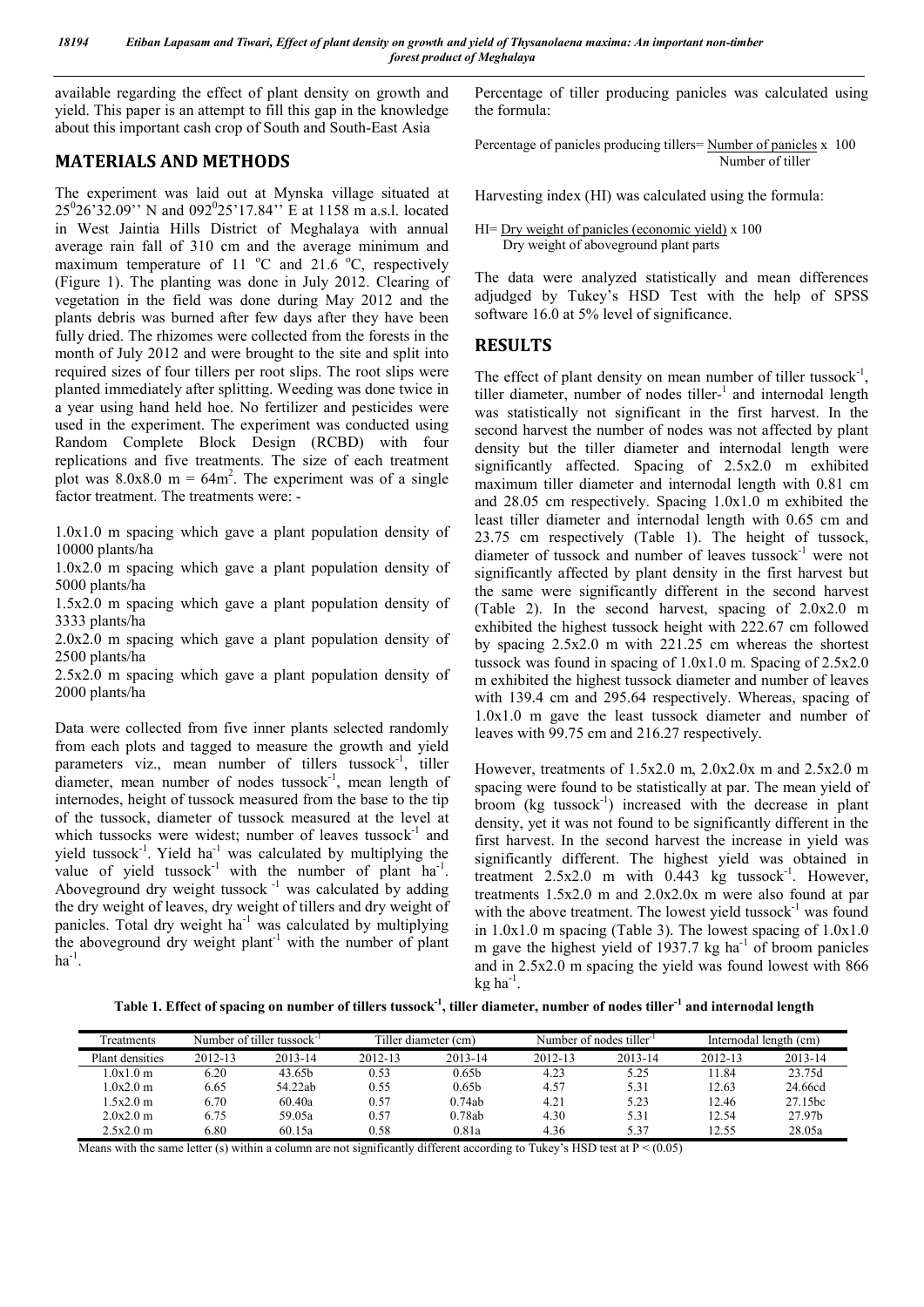| Freatments      |         | Tussock height (cm)  |         | Tussock diameter (cm) | Leaves number Tussock <sup>-1</sup> |          |  |
|-----------------|---------|----------------------|---------|-----------------------|-------------------------------------|----------|--|
| Plant densities | 2012-13 | 2013-14              | 2012-13 | 2013-14               | 2012-13                             | 2013-14  |  |
| 1.0x1.0m        | 74.50   | 199.50c              | 37.25   | 99.75c                | 27.85                               | 216.27b  |  |
| 1.0x2.0m        | 75.10   | 206.65 <sub>hc</sub> | 38.60   | 122.1b                | 29.10                               | 263.05ab |  |
| 1.5x2.0m        | 76.15   | 216.10ab             | 38.65   | 134.7a                | 29.65                               | 270.85ab |  |
| 2.0x2.0m        | 78.20   | 222.67a              | 39.40   | 137.0a                | 31.05                               | 284.60ab |  |
| 2.5x2.0m        | 77.95   | 221.25a              | 43.15   | 139.4a                | 32.30                               | 295.64a  |  |

Table 2. Effect of spacing on height of tussock, tussock diameter, number of leaves/tussock and percentage of tiller producing panicles

Means with the same letter (s) within a column are not significantly different according to Tukey's HSD test at  $P < (0.05)$ 

Table 3. Effect of spacing on yield, dry weight, percentage of tiller producing panicles and Harvesting Index of *T. maxima*

| Treatments<br>(Plant densities) | Yield $(kg$ tussock <sup>-1</sup> ) |                    | Yield $(kg ha^{-1})$ |                     | Dry weight<br>$($ kg tussock $^{-1}$ |         | Dry weight $(kg ha^{-1})$ |          | Percentage of tiller<br>producing panicles $(\% )$ |         | Harvesting Index (%) |                    |
|---------------------------------|-------------------------------------|--------------------|----------------------|---------------------|--------------------------------------|---------|---------------------------|----------|----------------------------------------------------|---------|----------------------|--------------------|
|                                 | 2012-13                             | 2013-14            | 2012-13              | 2013-14             | 2012-13                              | 2013-14 | 2012-13                   | 2013-14  | 2012-13                                            | 2013-14 | 2012-13              | 2013-14            |
| 1.0x1.0m                        | 0.011                               | 0.1937c            | 109a                 | 1937.7a             | 0.077                                | .49b    | 775.19a                   | 4869.9a  | 38.19                                              | 87.44   | 14.49                | 13.32 <sub>b</sub> |
| 1.0x2.0m                        | 0.010                               | 0.304 <sub>b</sub> | 50.95b               | 1522.9 <sub>h</sub> | 0.081                                | 2.08a   | 407.82b                   | 10414.4b | 41.65                                              | 86.83   | 12.72                | 14.77ab            |
| 1.5x2.0m                        | 0.0108                              | 0.421a             | 36.12c               | 1405c               | 0.079                                | 2.44a   | 263.92c                   | 8136.4bc | 41.87                                              | 87.75   | 13.44                | 17.46a             |
| 2.0x2.0m                        | 0.0106                              | 0.432a             | 35.4bc               | 1109c               | 0.080                                | 2.45a   | 199.66cd                  | 6251.8c  | 43.24                                              | 91.08   | 13.45                | 17.70a             |
| 2.5x2.0m                        | 0.011                               | 0.443a             | 26.92c               | 866c                | 0.084                                | 2.5a    | 168.55d                   | 4906d    | 46.74                                              | 88.39   | 14.44                | 18.45a             |

Means with the same letter (s) within a column are not significantly different according to Tukey's HSD test at  $P < (0.05)$ 

However, treatments 1.5x2.0 m, 2.0x2.0xm 2.5x2.0 m remain statistically at par. Similar result was recorded for aboveground dry weight of broom grass tussock $^{-1}$ . The aboveground dry weight tussock<sup>-1</sup> increased with the decrease of plant density but dry weight  $kg$  ha<sup>-1</sup> increased with the increase in plant density. Treatment of 1.0x1.0 m spacing gave the highest aboveground dry weight with  $14869.9$  kg ha<sup>-1</sup> and the lowest was recorded in  $2.5x2.0$  m with 4906 kg ha<sup>-1</sup>. The effect of plant density on percentage of tiller producing panicles was statistically not significant in the first as well as the second harvest. Harvesting index (HI) was significantly affected by plant density in the second harvest. The highest harvesting index was recorded in 2.5x2.0 m with 18.45% in the second harvest. However, treatments 1.5x2.0 m and 2.0x2.0xm remain statistically at par with the above treatment. The least harvesting index was recorded in 1.0x1.0 m spacing with a value of 13.32% (Table 3).

#### DISCUSSION

The plant density did not affect the number of tiller tussock<sup>-1</sup>, tiller diameter, number of nodes tiller $^{-1}$  and internodal length in first harvest. This might be due to the lesser canopy (shoot) and also the root system that developed during the first year of broom grass growth and hence, there was negligible or no competition for sunlight and soil nutrient (Rehman *et al*., 2013). However, all these growth parameters except the number of nodes tiller<sup>-1</sup> were significantly affected by plant density in the second year. There may be also the overcrowding of rhizome in the narrower spacing which restricted the production of new culms. Similar results were reported by Shankar *et al.* (2001) and Barua *et al*. (2011). Mosavi *et al*. (2009) also reported that tiller number and stem diameter decreased with the increased of plant density in the case of sorghum. The height, diameter of the tussocks, number of leaf tussock<sup>-1</sup> and yield of broom panicles tussock<sup>-1</sup> were not found to be significantly affected by density during the first year growth of broomgrass. This may be due to the wider gap among the adjacent plants; even in the narrow spacing of 1.0x1.0 m, there were still enough gaps among the plants to cause any competition.

But by the second harvest (2013-14) the effect of plant density on these growth parameters became pronounced which may be due to higher availability of soil nutrients and space for absolute vegetative growth in the plots with lesser density of plants. Barua *et al*. (2011) also reported that the height of *T. maxima* was lower in narrow spacing. Similar results were reported by Bell and Garside (2005) and Ghaffar *et al*. (2012) in case of sugarcane; Abuzar *et al.* (2011) in case of maize and Bitew *et al*. (2014) in case of Field Pea (*Pisum sativum* L*.*). However, this result is in contrast with the findings of Kumar *et al*., (2014) in case of Stevia (*Stevia rebaudiana*). The yield of broom panicles in kg ha<sup>-1</sup> was however found to be significantly higher in lower spacing which was due to the higher number of plants  $ha^{-1}$  which is in general conformity with the findings of Naim *et al*. (2011) in case of Groundnut (*Arachis hypogaea* L.). Total above ground dry matter production was also recorded significantly higher in case of wider plants spacing. The reason might be because plants used the nutrients efficiently as a result of which more assimilates were produced, resulting in more aboveground dry matter tussock-1 .

Wider plant spacing had higher harvesting index (HI) than the lower spacing. This may be due to better utilization of resources by plants at wider spacing as compared to narrower spacing in which plants compete with each other for resources which resulted in lower HI. This trend explains that as the number of plants increased in a given area, the competition among the plants for nutrients and sunlight also increased (Sangakkara *et al*., 2004). It can be concluded that up to two years, increase of spacing more than 1.5x2 m do not have any significant effect on the growth parameters. Thus, treatment 1.5x2.0 m was found to be the best spacing for vegetative growth of broomgrass; however, the highest yield of panicle ha<sup>-1</sup> was recorded in  $1.0x1.0$  m spacing.

#### Acknowledgements

Authors are thankful to University Grants Commission, New Delhi, for providing financial support through NET-JRF.